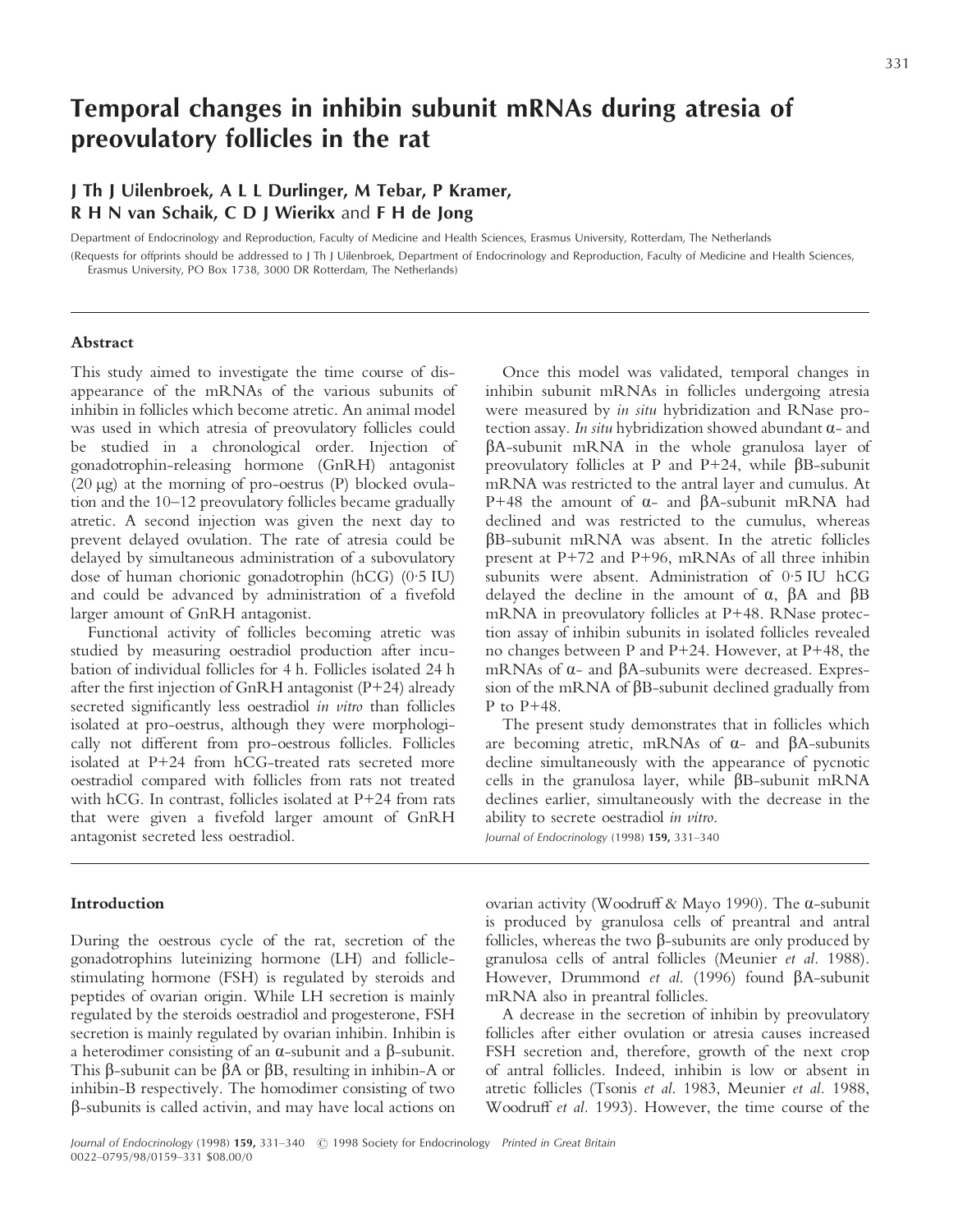disappearance of the various inhibin subunits in follicles becoming atretic is not known, since it is impossible to study changes in inhibin subunits in a chronological order. However, temporal changes in preovulatory follicles that are becoming atretic can be studied after blocking ovulation. After inhibition of ovulation by an injection of pentobarbital (Braw & Tsafriri 1980, Uilenbroek *et al.* 1980) on pro-oestrus, the non-ovulated follicles become gradually atretic. At the same time, small antral follicles grow to large antral follicles, which will be preovulatory 4 days after pro-oestrus.

In the present study, a gonadotrophin-releasing hormone (GnRH) antagonist was used to block ovulation. This animal model to study atresia was validated by studying the morphological changes of these follicles and by correlating these changes with a functional characteristic, namely the ability to produce oestradiol *in vitro*. It appeared that the preovulatory follicles became atretic in a predictable order after administration of GnRH antagonist, and that the rate of atresia could be advanced or delayed by changing the endogenous level of LH. Using this model, changes in the mRNAs encoding the  $\alpha$ -,  $\beta$ A- and  $\beta$ B-subunits of inhibin were studied during atresia of preovulatory follicles.

#### **Materials and Methods**

#### *Animals*

Adult female rats of a Wistar substrain (R-Amsterdam) were used. The animals were housed under standard conditions of light (lights on from 0500 h to 1900 h) and temperature (20–23 °C). Vaginal smears were taken daily. Only animals showing at least two successive 5-day cycles were used. The protocol for the handling of animals in this study was approved by the institutional animal ethics committee.

## *Treatment*

At 1000 h on the day of pro-oestrus (P) the animals were given a subcutaneous injection with 20 µg GnRH antagonist (Org 30276, Organon, Oss, The Netherlands). This dose lowered the preovulatory LH surge and blocked ovulation (Meijs-Roelofs *et al.* 1990). To prevent ovulation the next day, a second injection was given at 1000 h the following morning (P+24). Following this treatment, vaginal smears revealed the presence of nucleated cells at P+96 and cornified cells and the presence of ova in the oviduct at P+120.

Animals were killed by an overdose of ether at P, P+24, P+48, P+72 or P+96 between 0900 h and 1000 h. Blood was obtained by puncture of the ophthalmic venous plexus. Serum samples were stored at  $-20$  °C until assayed for LH and FSH. At autopsy, the ovaries were

dissected out and fixed overnight in Bouin's fluid for histological examination and for *in situ* hybridization. Separate groups of animals were killed at P, P+24 and P+48. From these animals the ten largest follicles were isolated under a dissection microscope. Only at these days can the preovulatory follicles be distinguished from the new crop of growing follicles. After isolation, the follicles were either snap-frozen in liquid nitrogen and stored at  $-80$  °C for RNA isolation or incubated individually to measure steroid secretion *in vitro*.

To study whether the effects of GnRH antagonist on atresia were due to the suppressed levels of LH, 0·5 IU human chorionic gonadotrophin (hCG) (Pregnyl, Organon) was administered at 1200 h after administration of 20 µg GnRH antagonist at 1000 h. In another experiment, a larger amount of GnRH antagonist (100 µg) was given. Some animals were killed at P+24 for isolation of the largest follicles followed by follicle incubation, other animals were killed at P+48 to collect the ovaries for histological examination of the number of healthy and atretic follicles.

#### *Follicle incubation*

Intact follicles were incubated individually in 1 ml Medium-199 (Gibco, Grand Island, NY, USA), pH 7·4, containing 25 mM Hepes (Sigma Chemical Co., St Louis, MO, USA). The incubations were carried out at 37  $^{\circ}$ C under an atmosphere of 95%  $O_2$  and 5%  $CO_2$  in a shaking waterbath. The responsiveness of the follicles to LH was measured by incubating follicles with 1, 10 or 100 ng LH (NIH-LH S19; LH potency 1·01 NIH-LH-S1, FSH potency <0·05 NIH-FSH-S1). After incubation for 4 h, the follicles were discarded and the medium was stored at  $-20$  °C until assayed for oestradiol.

### *Histology*

For histological examination, the ovaries were embedded in paraffin and serial sections (thickness 10 µm) were stained with haematoxylin and eosin. Healthy and atretic preovulatory follicles were counted. Atresia of antral follicles was classified as described by Osman (1985). Atretic follicles were designated as early atretic (stages 1A and 1B) when degenerative changes were only present in the granulosa cell layer and late atretic (stages 2A and 2B) when the oocyte was also affected. At stage 1A an overall shrinkage of the granulosa wall was apparent and a few pycnotic cells were present in the granulosa layer, while at stage 1B pycnotic cells were widespread in the granulosa layer and could also be found in the antrum. At stage 2 the oocyte showed resumption of meiosis: at stage 2A the degenerating oocyte was still surrounded by cumulus cells, while at stage 2B the oocyte was not surrounded by cumulus cells.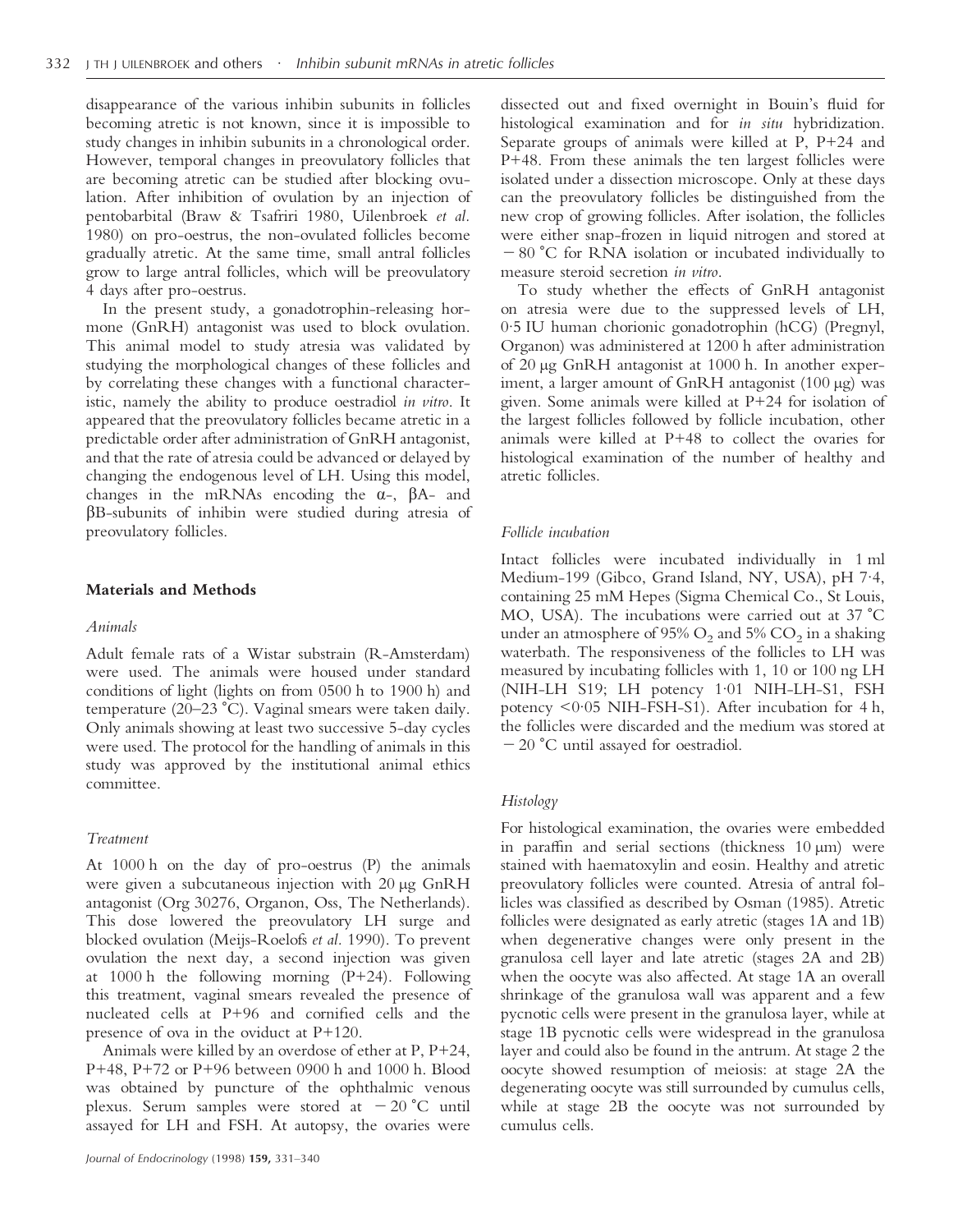#### *Hormone assays*

Serum concentrations of LH and FSH were measured by double-antibody RIA using anti-ovine LH and FSH as antiserum and NIDDK rat LH and FSH as tracer as described earlier (Welschen *et al*. 1975). Concentrations of LH and FSH are expressed in ng NIDDK rat LH RP-2 and FSH RP-3/ml respectively. The sensitivities of the LH and FSH assays were 0·1 ng/ml and 0·4 ng/ml respectively. The intra-assay coefficient of variation for the LH assay was 5% and that for the FSH assay 4%.

Concentrations of oestradiol in the medium were measured by RIA without extraction as described earlier (Uilenbroek *et al.* 1980). The sensitivity of the oestradiol assay was 100 pg/ml and the intra- and interassay coefficients of variation were 7·2% and 8·3% respectively.

#### *cDNA for inhibin subunits*

cDNAs encoding parts of the rat inhibin subunits were obtained from Dr F S Esch (Salk Institute, La Jolla, CA, USA). For the inhibin  $\alpha$ -subunit probe, a rat cDNA PstI/KpnI fragment corresponding to nucleotides 759– 1095 (Esch *et al.* 1987) was subcloned in pBluescript  $KS(-)$  (Stratagene, La Jolla, CA, USA). For the inhibin  $\beta$ A-subunit probe, a rat cDNA fragment corresponding to nucleotides 40–1540 (Esch *et al.* 1987) was subcloned in the EcoRI cloning site of pBluescript  $KS(-)$ . For the inhibin  $\beta$ B-subunit probe, a rat cDNA fragment corresponding to nucleotides 322–632 (Esch *et al.* 1987) was subcloned in the SmaI cloning site of pBluescript  $KS(+)$ (Stratagene). All cDNAs were checked by DNA sequencing. For the rat glyceraldehyde 3-phosphate dehydrogenase (GAPDH) probe, used as an internal control, a 163 bp AccI/Sau3AI fragment of rat GAPDH cDNA was subcloned in pBluescript  $KS(-)$ . The GAPDH probe was obtained from Dr P Elfferich (University of Leiden, The Netherlands).

#### *RNA isolation and RNase protection assay*

Frozen follicles were pulverized in liquid nitrogen and total RNA was extracted by homogenizing the tissue in 3 M lithium chloride/6 M urea (Auffray & Rougeon 1980). Total RNA was dissolved in RNase-free water and its concentration and purity were determined by optical density measurements at 260 and 280 nm.

RNase protection assays were performed as described previously (van Schaik *et al.* 1997). Hybridization temperature was 45 °C for inhibin  $\alpha$ -subunit probe and 50 °C for inhibin  $\beta$ A- and  $\beta$ B-subunit probes. Routinely 5  $\mu$ g total RNA were analysed. Results were quantified using a Phosphor-Imager (Molecular Dynamics/B&L Systems, Maarsen, The Netherlands) and data are expressed relative to GAPDH.

#### In situ *hydridization*

*In situ* hybridization of inhibin  $\alpha$ -,  $\beta$ A- and  $\beta$ B-subunit mRNA was essentially the same as described for antimüllerian hormone mRNA (Baarends et al. 1995). Briefly, paraffin sections (8 µm thickness) were mounted on 3 aminopropyl-ethoxysilane-coated slides (Sigma Chemical Co.). After deparaffination and digestion with proteinase K (Boehringer Mannheim, Germany), sections were postfixed with paraformaldehyde. After blocking non-specific binding with triethanolamine, sections were incubated with <sup>35</sup>S-labelled antisense and sense RNA probes specific for inhibin  $\alpha$ -,  $\beta$ A- and  $\beta$ B-subunit mRNA as described above. Hybridization was carried out overnight at  $55 \degree C$ . Slides were washed in  $2 \times SSC$  (standard sodium citrate) and 55% formamide at 55  $^{\circ}$ C, then treated with RNase solution (Boehringer Mannheim) and washed again twice in  $2 \times SSC$  and twice in  $1 \times SSC-55%$  formamide at 55 )C. After dehydration, slides were dipped in Kodak NTB-2 emulsion (Eastman Kodak, Rochester, NY, USA) and dried, followed by exposure at  $4 °C$  for 1 week. After developing, the sections were counterstained with haematoxylin and mounted. To minimize variation, duplicate sections of all treatment groups were mounted on the same microscopic slide. Two to four slides per probe (sense and antisense) were used in a single *in situ* hybridization. Results are based on two to three *in situ* hybridizations.

#### *Statistical analysis*

Results are expressed as means  $\pm$  s.e.m. Data were evaluated for statistically significant differences by oneway analysis of variance followed by Duncan's multiple range test. A difference was considered to be significant if  $P < 0.05$ .

#### **Results**

#### *Atresia of preovulatory follicles*

Numbers of healthy and atretic preovulatory follicles at P, P+24, P+48, P+72 and P+96 in animals in which ovulation was blocked by injecting 20 µg GnRH antagonist are presented in Table 1. At P and P+24 all preovulatory follicles had a healthy appearance. At P+48 and P+72 the preovulatory follicles were in an early stage of atresia (type 1A and 1B), while at P+96 two types of large follicle were present: healthy and atretic follicles. The healthy follicles were recently formed and would be ovulated the next day, while the atretic follicles contained oocytes showing resumption of meiosis, indicative of late atresia (type 2A and 2B).

Administration of a subovulatory dose of hCG (0·5 IU) at P and P+24 to rats treated with 20 µg GnRH antagonist at P and P+24 partially prevented the occurrence of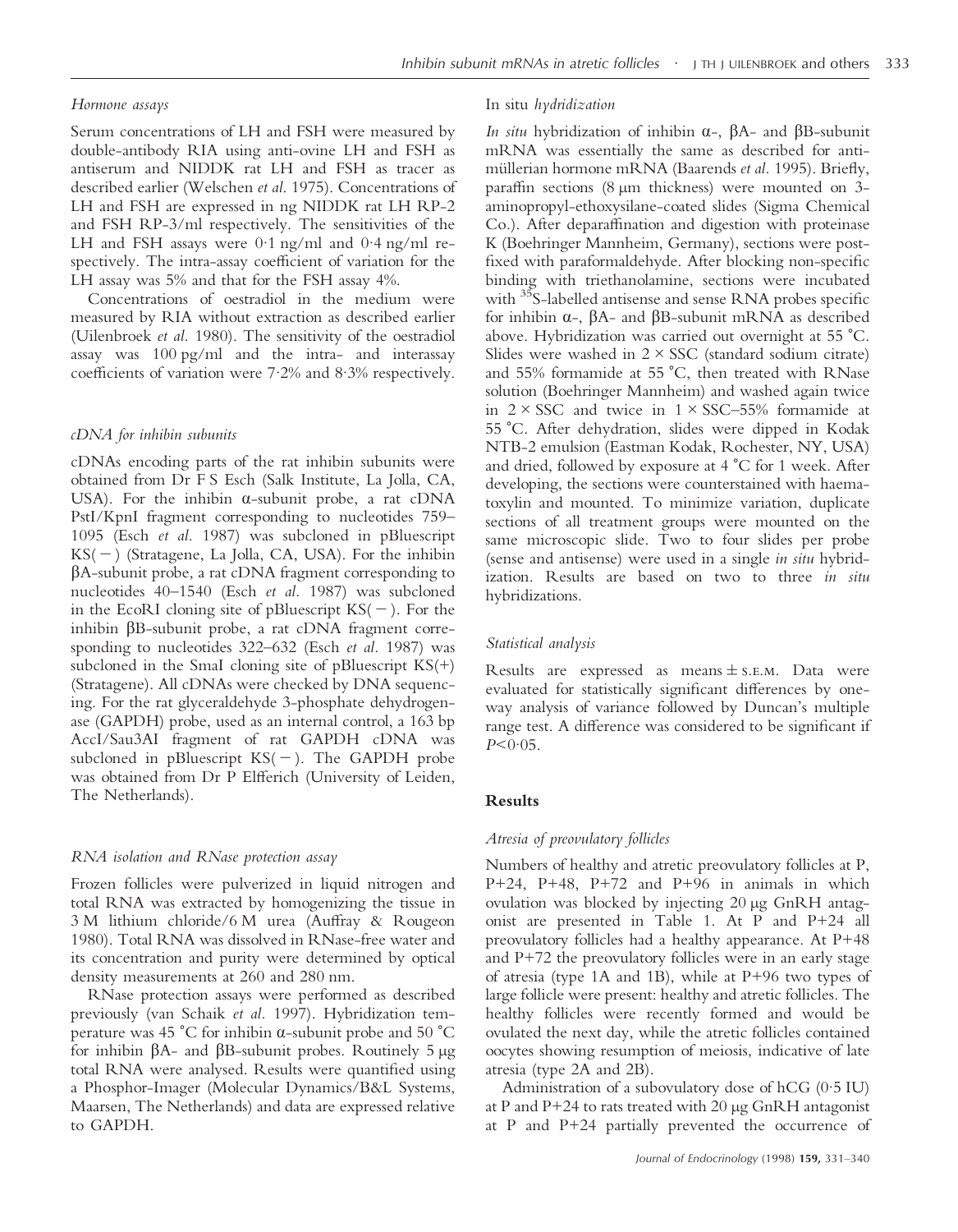**Table 1** Number of healthy and atretic follicles after blockage of ovulation with GnRH antagonist. GnRH antagonist  $(20 \mu g)$  was given at 1000 h at pro-oestrus (P) and the next day (P+24). Values are means  $\pm$  s.E.M. of three rats

**Number of follicles**

|                          | Number of follicles |                  |                  |                  |               |  |  |
|--------------------------|---------------------|------------------|------------------|------------------|---------------|--|--|
|                          |                     | Early atretic    |                  | Late atretic     |               |  |  |
|                          | Healthy             | 1A               | 1B               | 2A               | 2B            |  |  |
| Day of<br>autopsy        |                     |                  |                  |                  |               |  |  |
| P                        | $11.7 \pm 0.3$      | ∩                |                  | $\left( \right)$ |               |  |  |
| $P + 24$                 | $11.7 \pm 0.9$      |                  |                  |                  |               |  |  |
| $P + 48$                 |                     | $4.7 \pm 1.8$    | $7.3 \pm 1.5$    |                  |               |  |  |
| $P + 72$                 | ∩                   | $3.7 \pm 2.7$    | $7.0 \pm 2.5$    | $0.7 \pm 0.3$    |               |  |  |
| $P + 96$                 | $14.7 \pm 0.6$      | $1.0 \pm 1.0$    | $\left( \right)$ | $7.0 \pm 1.0$    | $3.3 \pm 0.7$ |  |  |
| $P+48(hCG)^*$            | $7.0 \pm 1.5$       | $1.3 \pm 0.3$    | $3.7 \pm 0.7$    |                  |               |  |  |
| $P+48(100 \text{ µg})^*$ | $\left( \right)$    | $\left( \right)$ |                  | $7.7 \pm 0.9$    | $5.0 \pm 1.0$ |  |  |

 $*0.5$  IU hCG or 100 µg GnRH antagonist were given at P and P+24.

atresia at P+48, seen after 20 µg GnRH antagonist alone. When a larger amount of GnRH antagonist (100 µg) was used at P and P+24, resulting in lower concentrations of LH in the serum at P+24  $(0.20 \pm 0.01 \text{ ng/ml}$  versus  $0.72 \pm 0.09$  ng/ml, *P*<0.001), the preovulatory follicles present at P+48 were in a late stage of atresia (Table 1).

#### *Follicle incubation*

Follicles isolated at pro-oestrus secreted a 5- to 10-fold larger amount of oestradiol *in vitro* in the absence of LH than follicles isolated at P+24 or P+48 respectively (Fig. 1A). Addition of LH to the culture medium increased oestradiol production in pro-oestrous follicles 6-fold. However, the increase by follicles isolated at P+24 and P+48 was only 3-fold. Follicles isolated at P+24 from rats which were given a subovulatory dose of hCG (0·5 IU) at pro-oestrus produced more oestradiol than follicles isolated at P+24 from animals which were not given hCG. Addition of LH to the culture medium of these follicles resulted in a 15-fold increase in oestradiol production (Fig. 1B). Follicles isolated at P+24 from rats treated with 100 µg GnRH antagonist secreted significantly lower amounts of oestradiol *in vitro* than follicles isolated from rats treated with 20 µg GnRH antagonist (Fig. 1B).



**Figure 1** Accumulation of oestradiol in the medium after 4 h of incubation of individual follicles in the absence (C) and presence of 1, 10 or 100 ng LH. (A) Follicles were isolated at pro-oestrus (P,  $\bullet$ ), 1 day after blockage of ovulation with 20 µg GnRH antagonist  $(P+24, \triangle)$  or 2 days after blockage of ovulation at P (P+48,  $\nabla$ ). (B) Follicles were isolated at P+24 from rats treated with 20  $\mu$ g GNRH antagonist alone (P+24(20  $\mu$ g),  $\blacktriangle$ ) or in combination with a subovulatory dose of hCG (0.5 IU) ( $P+24(hCG)$ ,  $\blacksquare$ ) and from rats treated with a high dose of GnRH antagonist (100 µg) at pro-oestrus (P+24(100 µg),  $\blacklozenge$ ). Each point represents the mean  $\pm$  s.E.M. of eight to ten follicles (two follicles per rat).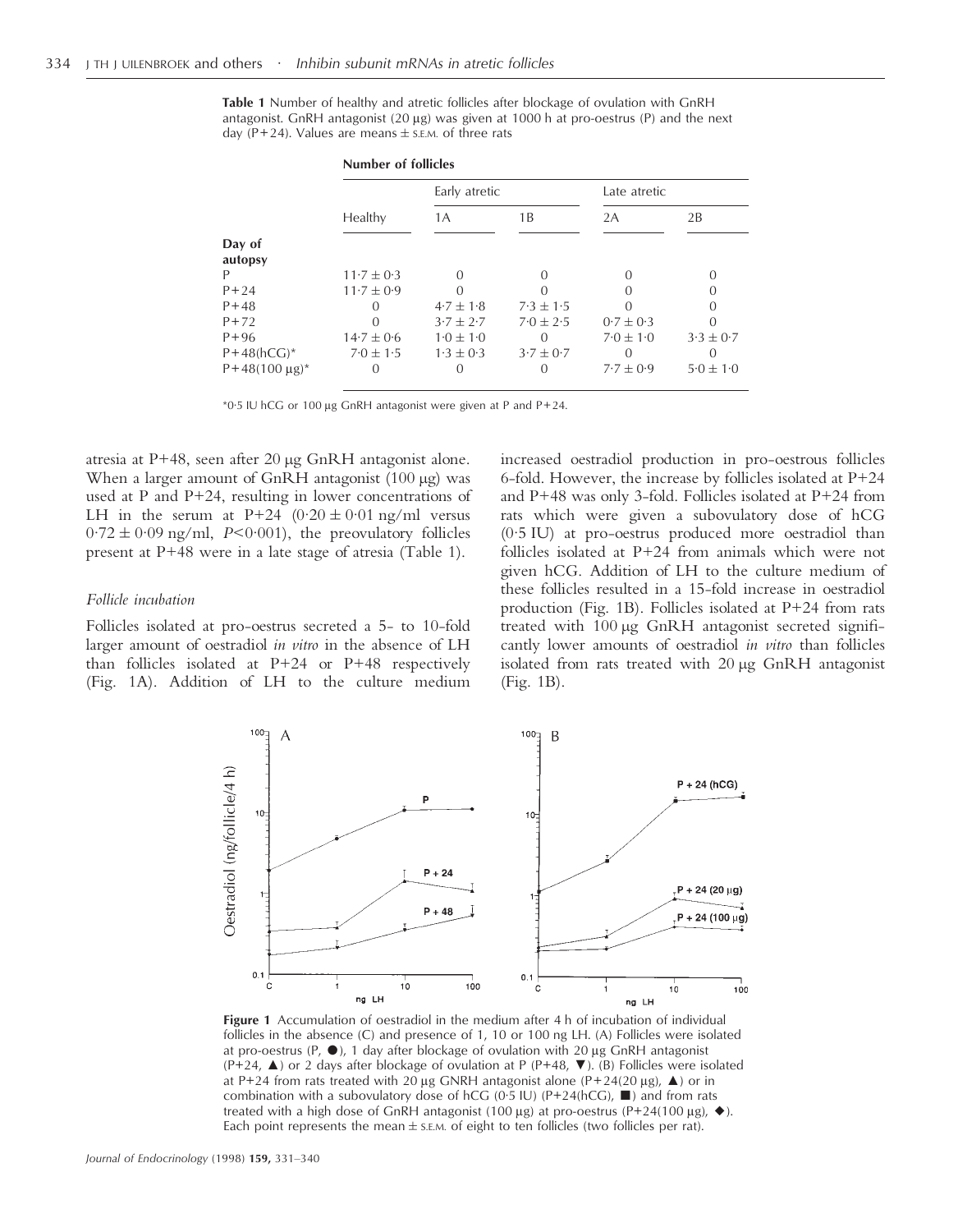

**Figure 2** Levels of  $\alpha$ -,  $\beta$ A- and  $\beta$ B-subunit mRNA measured by RNase protection assay in the largest follicles isolated at pro-oestrus (P) and 1 day (P+24) and 2 days (P+48) after blockage of ovulation by GnRH antagonist at P. Bars represent means  $\pm$  s.E.M. of four to five independent samples. One sample contained mRNA from eight to ten follicles. \**P*<0·05 compared with value at P.

#### *RNase protection assay*

The results of the RNase protection assay of the  $\alpha$ -,  $\beta$ Aand âB-subunit mRNAs in follicles isolated from rats treated with 20 µg GnRH antagonist are shown in Fig. 2. In follicles isolated at P+24, the levels of  $\alpha$ -,  $\beta$ A- and  $\beta$ B-subunit mRNA were statistically not different from the levels in follicles isolated at pro-oestrus. At P+48 the amount of all inhibin subunit mRNAs was significantly lower than that in follicles isolated at P+24.

FSH concentrations in the serum of these animals increased from  $6.89 \pm 0.39$  ng/ml at pro-oestrus to  $9.05 \pm 0.44$  ng/ml at P+24 (*P*=0.002), and declined again to  $6.74 \pm 0.53$  ng/ml at P+48 (*P*=0.004).

#### In situ *hybridization*

Distribution of  $\alpha$ -,  $\beta$ A- and  $\beta$ B-subunit mRNAs in various ovarian compartments, as determined by *in situ* hybridization, in rats treated with GnRH antagonist, is presented in Figs 3 and 4 and Tables 2 and 3.

At pro-oestrus, the amount of  $\alpha$ -subunit mRNA was high in granulosa cells of preovulatory follicles (Fig. 3B). The level of  $\beta$ A-subunit mRNA was high in the whole granulosa layer of preovulatory follicles (Fig. 3C), in contrast to  $\beta$ B-subunit mRNA which was only present in granulosa cells adjacent to the antrum and in cumulus cells (Fig. 3D). In small antral follicles,  $\alpha$ -subunit mRNA was present, but not  $\beta$ A- and  $\beta$ B-subunit mRNAs (Table 2). *In situ* hybridization with sense probes of the three subunits did not show any expression.

At P+24, 24 h after GnRH antagonist at pro-oestrus, the level of  $\alpha$ - and  $\beta$ A-subunit mRNA in the preovulatory follicles was not different from the level at pro-oestrus (Fig. 3F and G), while that of  $\beta$ B-subunit mRNA was reduced (Fig. 3H). At P+48, when the preovulatory follicles were in an early stage of atresia, localization of  $\alpha$ and âA-subunit mRNA was limited to the cumulus cells (Fig. 3) and K) and  $\beta$ B-subunit mRNA was absent (Fig. 3L). At P+72 (Fig. 3N, O and P) and P+96 (Fig. 4B, C and D) mRNAs of all three subunits in the granulosa cells were absent.

á-Subunit mRNA was present in small preantral follicles at P+24 (Fig. 3F), whereas  $\beta$ A- and  $\beta$ B-subunit mRNAs were nearly absent (Fig. 3G and H). The small antral follicles present at P+24  $(275-350 \,\mu m,$ Table 2) showed moderate expression of all three subunits (not shown in Fig. 3F, G and H). At P+48, granulosa cells of the now medium-sized follicles (300– 400  $\mu$ m) showed the presence of  $\alpha$ - and  $\beta$ A-subunit mRNA (Fig. 3J and K), which was further increased at P+72 (Fig. 3N and O) and P+96 (Fig. 4B and C), the day of the next pro-oestrus. The level of  $\beta B$ -subunit mRNA was high at P+48 (Fig. 3L) in the whole granulosa layer, while at P+96 it was restricted to the layer adjacent to the antrum and to the cells surrounding the oocyte (Fig. 4D).

Injection of 0·5 IU hCG at pro-oestrus did not affect the levels of mRNAs of the three subunits at P+24 (Fig. 4F, G and H). However, at P+48 the level of  $\alpha$ -,  $\beta$ Aand  $\beta$ B-subunit mRNA (Fig. 4J, K and L) was much higher than the level at P+48 in control rats not injected with hCG. At this time the levels of the three subunits were not different from those at P+24 in control animals (see Table 3).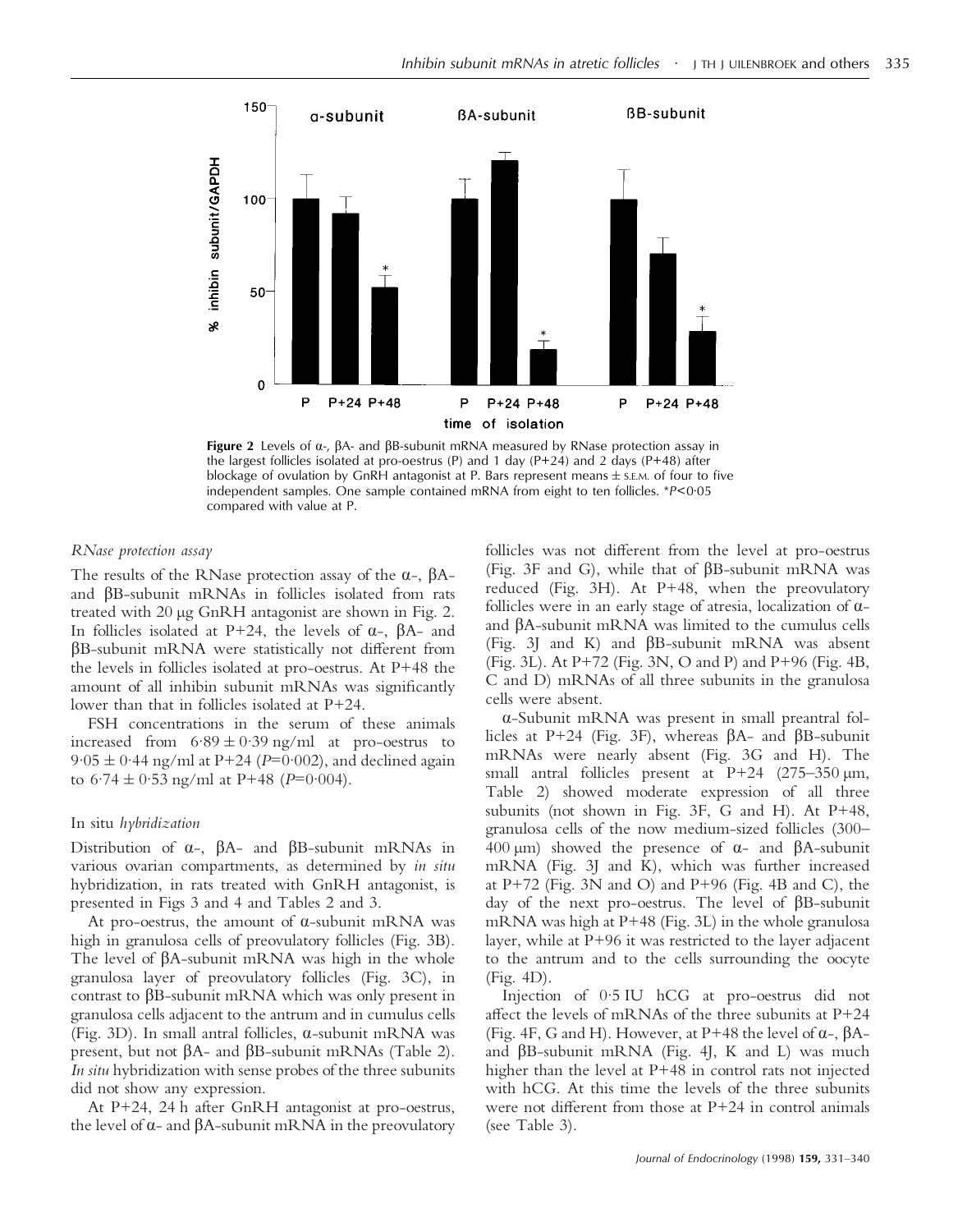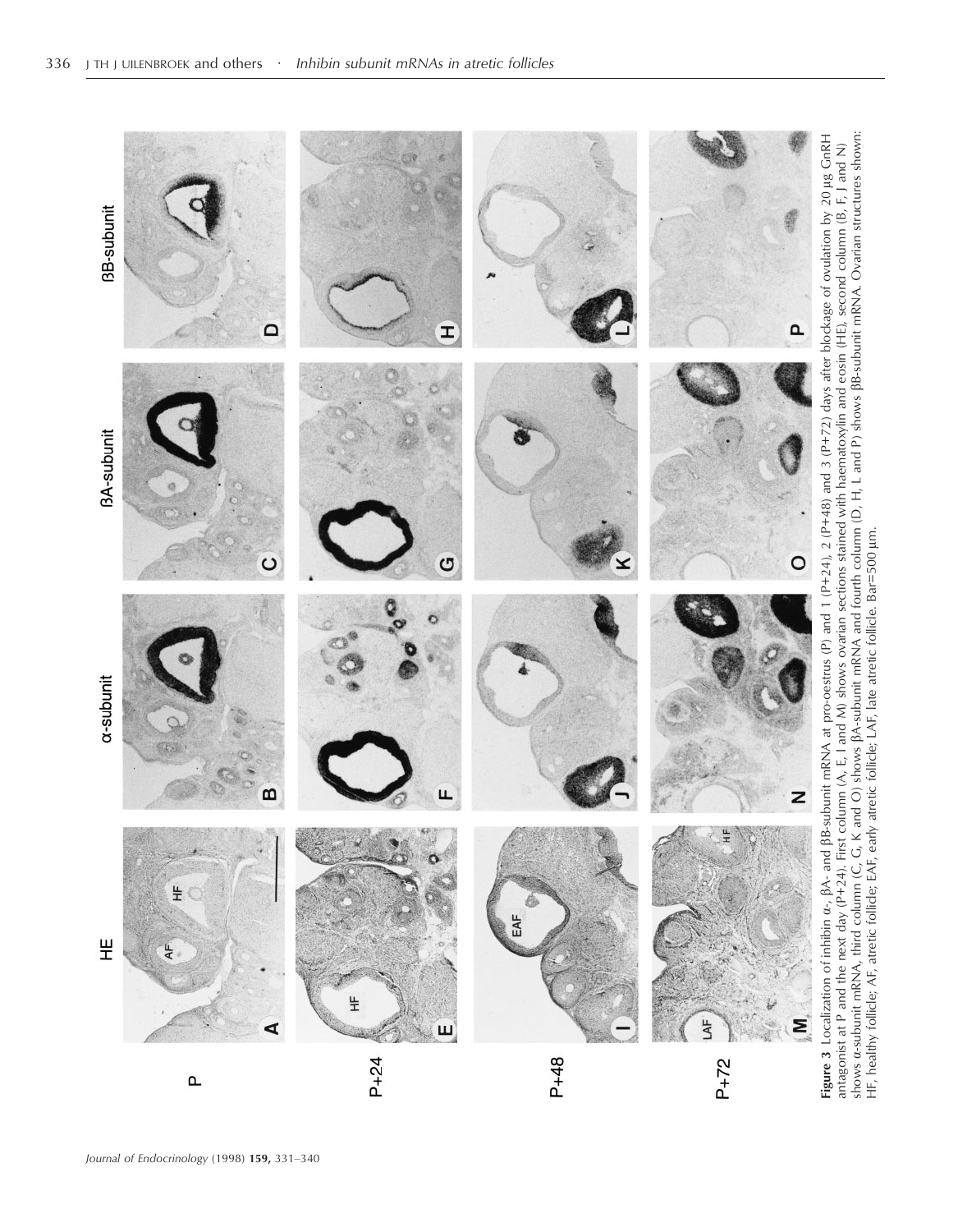Table 2 Amounts of  $\alpha$ -,  $\beta$ A- and  $\beta$ B-subunit mRNA in preovulatory follicles and growing follicles after blockade of ovulation by GnRH antagonist. GnRH antagonist was given at 1000 h at pro-oestrus (P) and the next day (P+24). Results are based on 24–48 follicles (2–3 rats per treatment group)

|                               | P                       | $P + 24$                | $P + 48$             | $P + 72$                 | $P + 96$                                   |
|-------------------------------|-------------------------|-------------------------|----------------------|--------------------------|--------------------------------------------|
| <b>Preovulatory follicles</b> |                         |                         |                      |                          |                                            |
| Morphology                    | <b>Healthy</b>          | Healthy                 | Atretic<br>(early)   | Atretic<br>(early)       | Atretic<br>(late)                          |
| $\alpha$ -Subunit mRNA        | $+++$                   | $+++$                   | 士                    | $\overline{\phantom{a}}$ | -                                          |
| βA-Subunit mRNA               | $++++$                  | $+++$                   | 士                    | $\overline{\phantom{a}}$ |                                            |
| βB-Subunit mRNA               | $++$ *                  | $+^*$                   | $-\prime \pm$        |                          |                                            |
| New antral follicles          |                         |                         |                      |                          |                                            |
| Morphology                    | Small<br>$275 - 350$ um | Small<br>$275 - 350$ um | Medium<br>300-400 um | Large<br>$400 - 500$ um  | Preovulatory<br>$>450 \text{ }\mu\text{m}$ |
| $\alpha$ -Subunit mRNA        | $^{+}$                  | $^{+}$                  | $+ +$                | $++++$                   | $+++$                                      |
| βA-Subunit mRNA               | -                       | $^{+}$                  | $++$                 | $++$                     | $+++$                                      |
| βB-Subunit mRNA               | -                       | $^{+}$                  | $+ +$                | $+ +$                    | $++*$                                      |

 $(-)$  no silver grains above background,  $(\pm)$  some,  $(\pm)$  moderate,  $(\pm)$  clear,  $(\pm +)$  high.

\*Restricted to the antral layer of granulosa cells.

#### **Discussion**

In this study we have used a model that allows the study of atresia of preovulatory follicles in a predictable chronological order. At 24 h after injection of GnRH antagonist on the morning of pro-oestrus (P+24), all preovulatory follicles were morphologically healthy, while 24 h later, at P+48, all preovulatory follicles were in an early stage of atresia. The rate by which the follicles become atretic appears to depend on the circulating level of LH after GnRH antagonist administration. Administration of a fivefold higher dose of GnRH antagonist (100 µg), causing a significantly lower level of LH at P+24, resulted in the presence of late atretic follicles at P+48, whereas administration of 0·5 IU hCG in rats treated with 20 µg GnRH antagonist partly prevented the occurrence of atresia at P+48. This was reflected by the increased secretion of oestradiol *in vitro* by the follicles isolated at day P+24. In an earlier study, in which ovulation was blocked by pentobarbital, the first morphological signs of atresia occurred at P+72 (Uilenbroek *et al.* 1980), while in GnRH antagonist-treated rats this was found at P+48. In pentobarbital-treated rats, serum LH levels at P+24 were significantly higher than those in GnRH antagonisttreated rats (1·57  $\pm$  0·13 ng/ml versus 0·72  $\pm$  0·09 ng/ml, *P*<0·001; J Th J Uilenbroek, unpublished observation). The higher level of LH in pentobarbital-treated rats may also explain why follicles isolated from these rats secreted more oestradiol *in vitro* than follicles isolated from GnRH antagonist-treated rats (Uilenbroek *et al.* 1984). A rapid decline in the ability of preovulatory follicles to secrete oestradiol *in vitro* appears to be an early sign of atresia. Whereas in the present study the first pycnotic granulosa cells were found 48 h after injection of GnRH antagonist, the decline in LH-stimulated oestradiol production by preovulatory follicles *in vitro* was already present at 24 h.

This early decline in oestradiol production, before the appearance of morphological signs of atresia, has also been observed in hypophysectomized hamsters, in which follicle development was stimulated by equine chorionic gonadotrophin (eCG). After induction of atresia with an antiserum to eCG, the serum levels of oestradiol decreased earlier than the appearance of pycnotic cells in the granulosa layer (Otsuka *et al.* 1997).

Atresia has been recognised as an apoptotic process (Tilly 1993, Palumbo & Yeh 1994). However, internucleosomal DNA fragmentation, a biochemical characteristic of apoptosis, was found at nearly the same time as the appearance of pycnotic cells in the granulosa layer (A L L Durlinger & J Th J Uilenbroek, unpublished observation). Therefore, we considered the conventional criteria for atresia (pycnosis of granulosa cells) as a reliable marker to follow the process of atresia.

Changes in inhibin subunit mRNAs have been studied during the oestrous cycle (Meunier *et al.* 1988, Woodruff *et al.* 1988) and during reproductive life ( Jih *et al.* 1993). mRNA levels of the subunits are regulated by cyclic changes in gonadotrophin secretion and follicular development. Levels of  $\alpha$ - and  $\beta$ -subunit mRNA increase when follicles become larger under the influence of FSH and LH. Subunit mRNA levels are maximal in granulosa cells of preovulatory follicles and decrease rapidly after the ovulatory LH surge (Rivier *et al.* 1989, Woodruff *et al.* 1989, Tebar *et al.* 1997). In the absence of the preovulatory LH surge, mRNA levels will not decrease during the late afternoon of pro-oestrus and are still high at 0200 h of oestrus (Rivier *et al.* 1989, Woodruff *et al.* 1989, Tebar *et al.* 1997). The present results with *in situ* hybridization and RNase protection assays in isolated preovulatory follicles demonstrate that mRNA levels of  $\alpha$ - and  $\beta$ Asubunits are also not changed on the following day. Only at P+48 are mRNA levels of these subunits decreased. In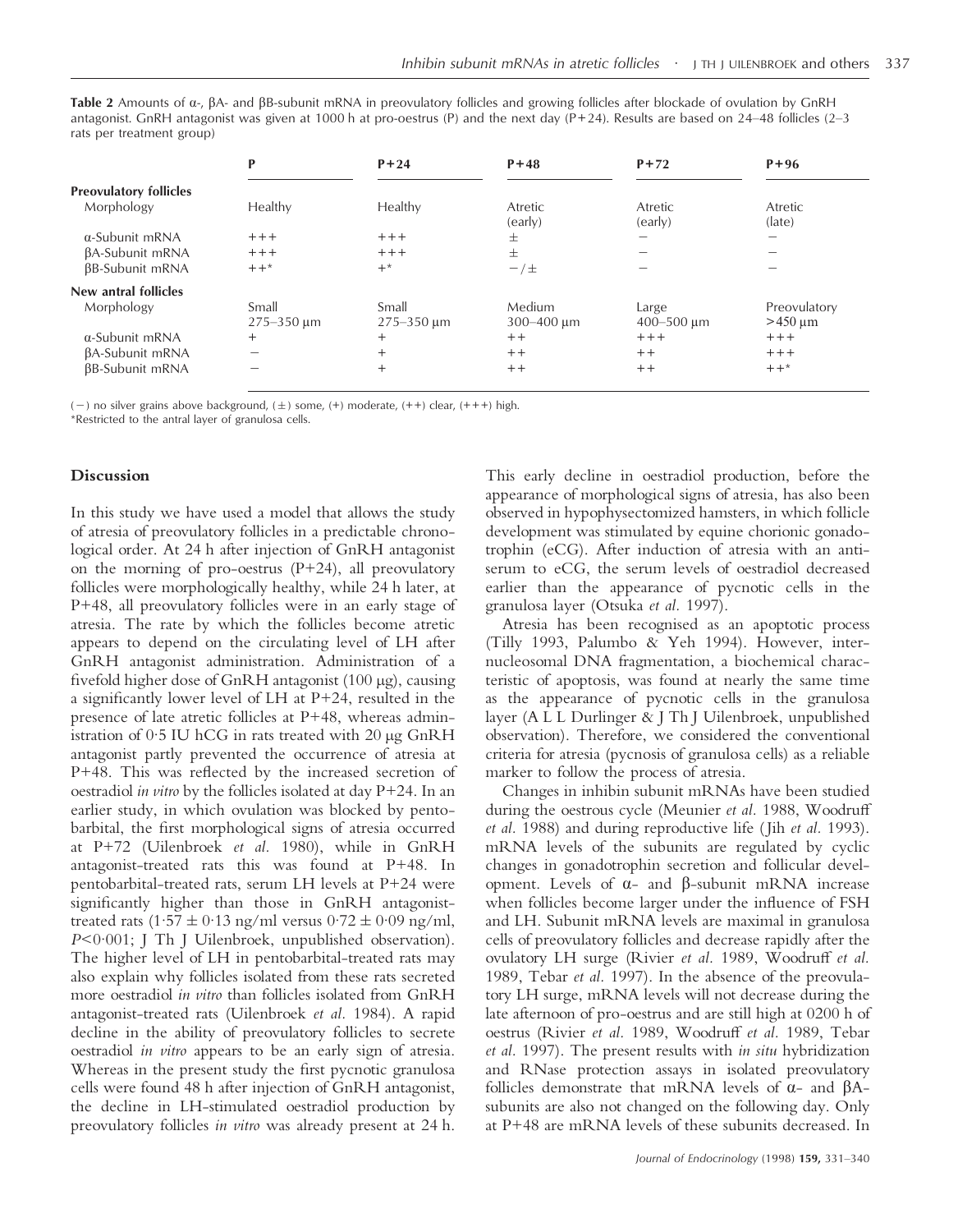

1 and 2 days after administration of 20 µg GnRH antagonist plus 0·5 IU hCG at pro-oestrus (P+24(hCG) and P+48(hCG) respectively). First column (A, E and I) shows<br>ovarian sections stained with haematoxylin and eosin (HE), s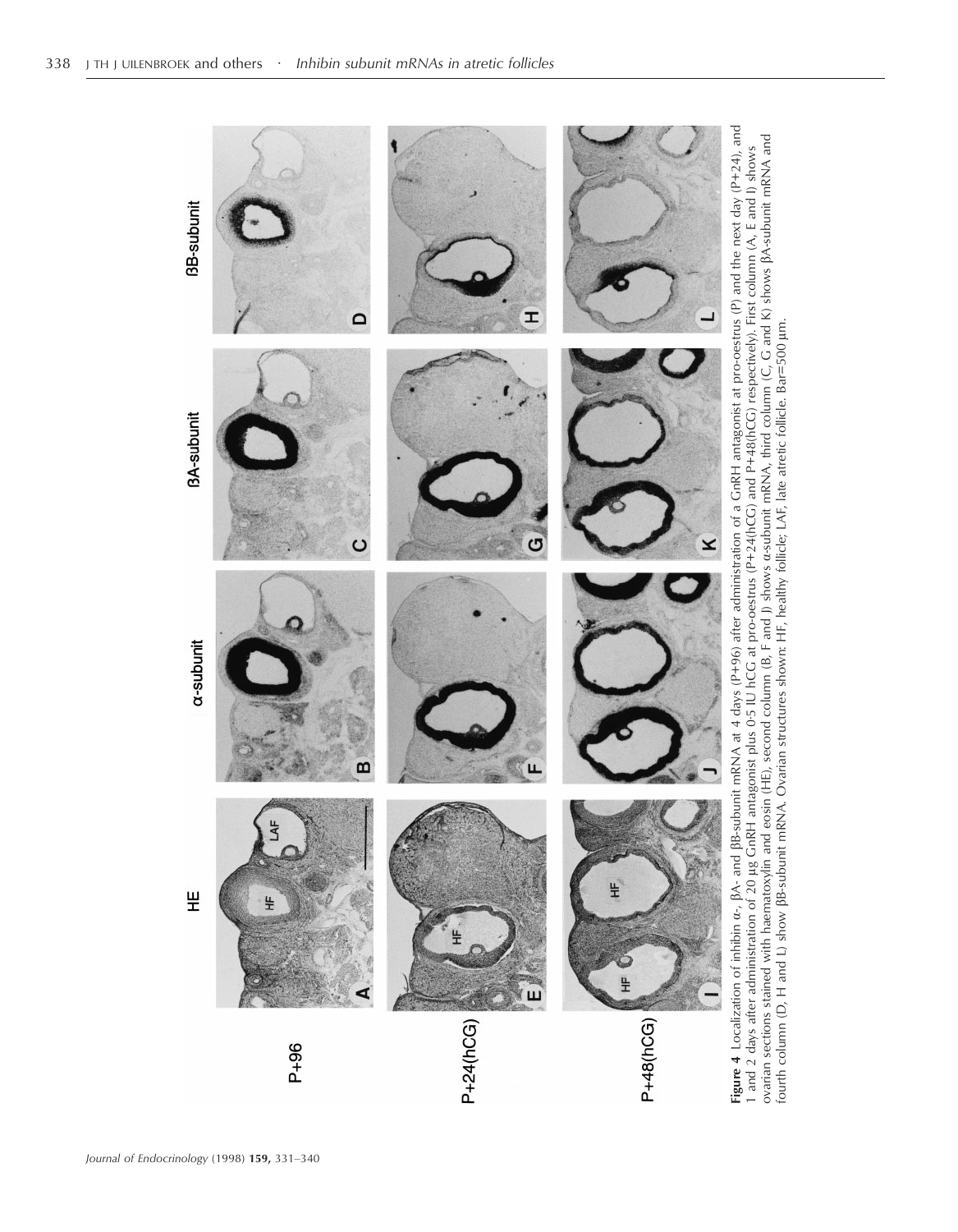**Table 3** Effect of hCG on the levels of  $\alpha$ -,  $\beta$ A- and  $\beta$ B-subunit mRNAs in preovulatory follicles after blockade of ovulation by GnRH antagonist. GnRH antagonist was given at 1000 h and 0.5 IU hCG at 1200 h at pro-oestrus (P) in the animals killed at  $P+24$ , and at P and P+24 in the animals killed at P+48. Results are based on 12–24 follicles (2 rats per treatment group)

|                               | $P + 24$ | $P+24(hCG)$ | $P + 48$           | $P+48(hCG)$ |
|-------------------------------|----------|-------------|--------------------|-------------|
| <b>Preovulatory follicles</b> |          |             |                    |             |
| Morphology                    | Healthy  | Healthy     | Atretic<br>(early) | Healthy     |
| $\alpha$ -Subunit mRNA        | $+++$    | $+++$       | +                  | $+++$       |
| <b>BA-Subunit mRNA</b>        | $+++$    | $+++$       | +                  | $+ +$       |
| <b>BB-Subunit mRNA</b>        | $+^*$    | $+^*$       | $-1$               | $+^*$       |

 $(-)$  no silver grains above background,  $(\pm)$  some,  $(\pm)$  moderate,  $(\pm +)$  clear,  $(\pm +)$  high.

\*Restricted to the antral layer of granulosa cells.

contrast, the level of  $\beta$ B-subunit mRNA decreased gradually from pro-oestrus onwards. This decrease is inversely related to the serum levels of FSH. Serum FSH levels at P+24 were significantly higher than those at prooestrus, and are likely to be responsible for the growth of a new crop of follicles, which were preovulatory at P+96.

Our results with *in situ* hybridization revealed that the á-subunit mRNA was present in granulosa cells of small antral follicles, while  $\beta$ -subunit mRNAs were only present in granulosa cells of antral follicles present at P+24. The high expression of the  $\beta$ -subunit mRNA in large follicles correlates with the presence of biologically active inhibin in such follicles, for biologically active inhibin has been found in isolated large preovulatory follicles, but not, or only at a low concentration, in isolated follicles smaller than 450 µm (van Cappellen *et al.* 1995). This demonstrates that in growing follicles the presence of  $\beta$ -subunits is rate-limiting for the production of inhibin.

The distribution pattern of  $\beta B$ -subunit mRNA is different from that of  $\beta$ A-subunit mRNA. In growing follicles at P+48, mRNAs of both subunits, in the follicles between 350 µm and 450 µm, are equally distributed over the whole granulosa layer, while in follicles larger than 450  $\mu$ m present at P and P+96,  $\beta$ B-subunit mRNA is restricted to the layer adjacent to the antrum. Furthermore, the  $\beta$ B-subunit mRNA disappears earlier than that of âA in the follicles becoming atretic.

In summary, the present study demonstrates that in preovulatory follicles undergoing atresia after blockage of ovulation by a GnRH antagonist, the levels of  $\alpha$ - and âA-subunit mRNA decrease between 24 and 48 h after injection, while the expression of  $\beta B$ -subunit mRNA, which is restricted to the granulosa cells around the antrum, decreases earlier. Furthermore, the ability to secrete oestradiol *in vitro* decreases between P and P+24. The changes in inhibin subunits and the ability to secrete oestradiol appear to depend on the circulating levels of LH.

#### **Acknowledgements**

The authors acknowledge Organon (Oss, The Netherlands) for the gift of GnRH antagonist and the NIDDK for the materials used in the LH and FSH assays.

#### **References**

- Auffray C & Rougeon F 1980 Purification of mouse immuno-globulin heavy-chain messenger RNAs from total myeloma tumor RNA. *European Journal of Biochemistry* **107** 303–314.
- Baarends WM, Uilenbroek JTJ, Kramer P, Hoogerbrugge JW, van Leeuwen ECM, Themmen APN & Grootegoed JA 1995 Anti-müllerian hormone and anti-müllerian hormone type II receptor messenger ribonucleic acid expression in rat ovaries during postnatal development, the estrous cycle, and gonadotropin-induced follicle growth. *Endocrinology* **136** 4951–4962.
- Braw RH & Tsafriri A 1980 Follicles explanted from pentobarbitonetreated rats provide a model for atresia. *Journal of Reproduction and Fertility* **59** 259–265.
- van Cappellen WA, van Leeuwen ECM, Meijs-Roelofs HMA, Kramer P, Sander HJ & de Jong FH 1995 Inhibin and oestradiol-17â in antral follicles of various size classes of cyclic rats. *Journal of Endocrinology* **146** 323–330.
- Drummond AE, Dyson M, Mercer JE & Findlay JK 1996 Differentiated responses of postnatal ovarian cells to FSH and activin. *Molecular and Cellular Endocrinology* **122** 21–32.
- Esch FS, Shimasaki S, Cooksey K, Mercado M, Mason AJ, Ying SY, Ueno N & Ling N 1987 Complementary deoxyribonucleic acid (cDNA) cloning and DNA sequence analysis of rat ovarian inhibins. *Molecular Endocrinology* **1** 388–396.
- Jih MH, Lu JKH, Wan YY & Wu TJ 1993 Inhibin subunit gene expression and distribution in the ovaries of immature, young adult, middle-aged, and old female rats. *Endocrinology* **132** 319–326.
- Meijs-Roelofs HMA, Kramer P, van Cappellen WA & van Leeuwen ECM 1990 Effects of a luteinizing hormone-releasing hormone antagonist in late-juvenile female rats: blockade of follicle growth and delay of first ovulation following suppression of gonadotropin concentrations. *Biology of Reproduction* **43** 607–613.
- Meunier H, Cajander SB, Roberts VJ, Rivier C, Sawchenko PE, Hsueh AJW & Vale W 1988 Rapid changes in the expression of inhibin  $\alpha$ -,  $\beta$ A-, and  $\beta$ B-subunits in ovarian cell types during the rat estrous cycle. *Molecular Endocrinology* **2** 1352–1363.